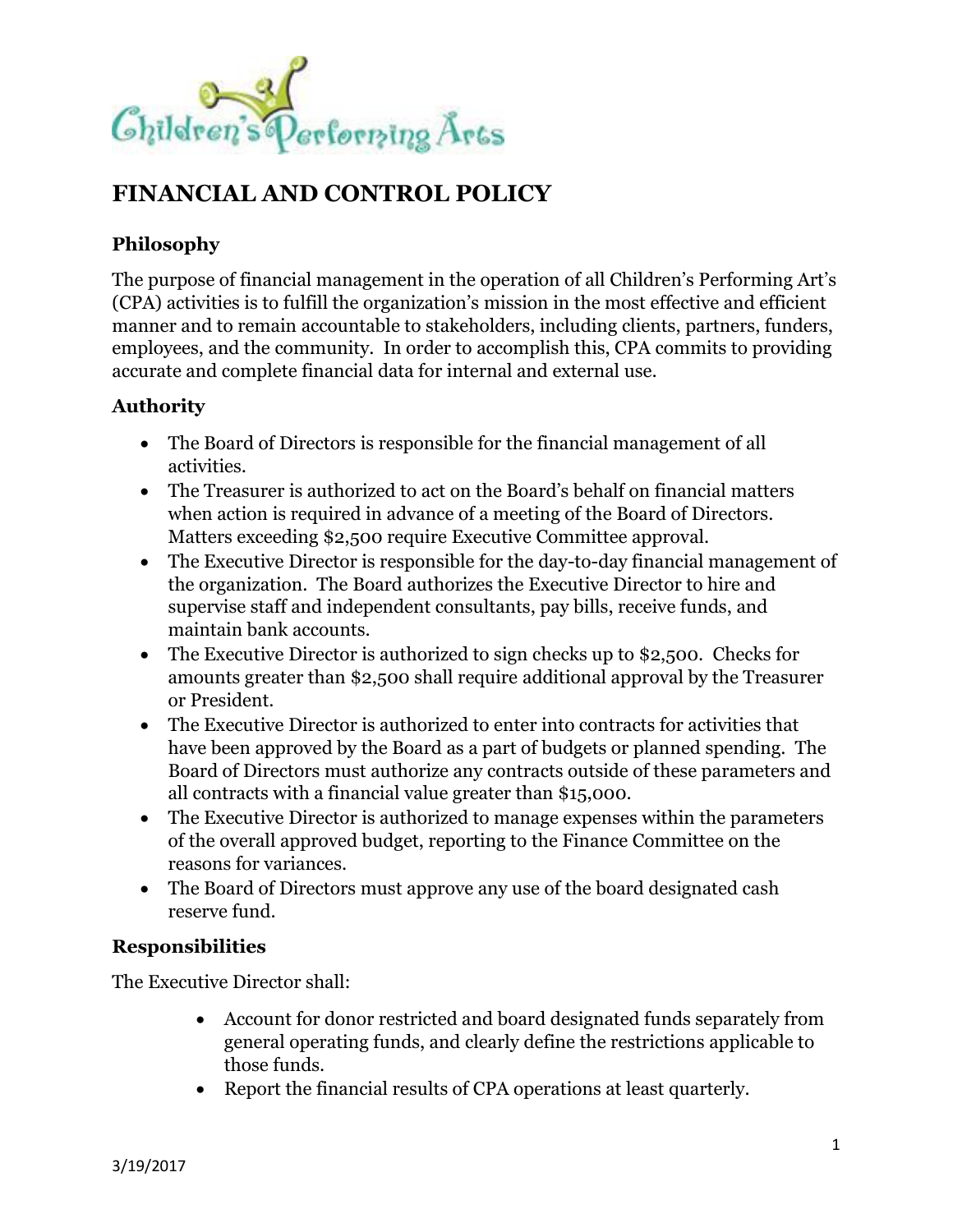

- requirements.
- Pay all obligations and file required reports in a timely manner.
	- o All bank statements will be opened and reviewed in a timely manner. Bank reconciliations will occur within 30 days of the close of the month.
- Make no contractual commitment for bank loans, corporate credit cards, leases or purchases without specific Board approval.
- Any fixed asset with a purchase price less than \$2,000 is to be expensed in the period acquired. Bulk purchases made for similar items are to be capitalized if the total cost exceeds \$5,000. The estimated useful life should not exceed 5 years for furniture and fixtures and 3 years for computers and technology equipment. Both intangible and tangible fixed assets are to be depreciated or amortized in a straight line method. Any exceptions require board approval.
- Limit vendor credit accounts to prudent and necessary levels.
- Obtain competitive bids for items or services costing in excess of \$5,000. Selection will be based on cost, service, and other elements of the contract. CPA may award the bid to any provider and is not required to accept the lowest cost proposal.

The Board of Directors shall:

- Review financial reports at each board meeting.
- Provide adequate training to members to enable each member to fulfill his or her financial oversight role.

### **Financial Transactions with Insiders**

No advances of funds to employees, officers, directors or volunteers are authorized. Direct and necessary expenses including travel (according to the Travel and Reimbursement Policy) and other activities related to carrying out responsibilities shall be reimbursed.

In no case shall CPA borrow funds from any employee, officer, director or volunteer of the organization without specific authorization from the Board of Directors.

### **Budget**

In order to ensure that planned activities minimize the risk of financial jeopardy and are consistent with board approved priorities, long-range organization goals and the strategic plan, the Executive Director shall:

• Submit operating and capital budgets to the Finance Committee in time for reasonable approval by the Board prior to the start of each fiscal year.